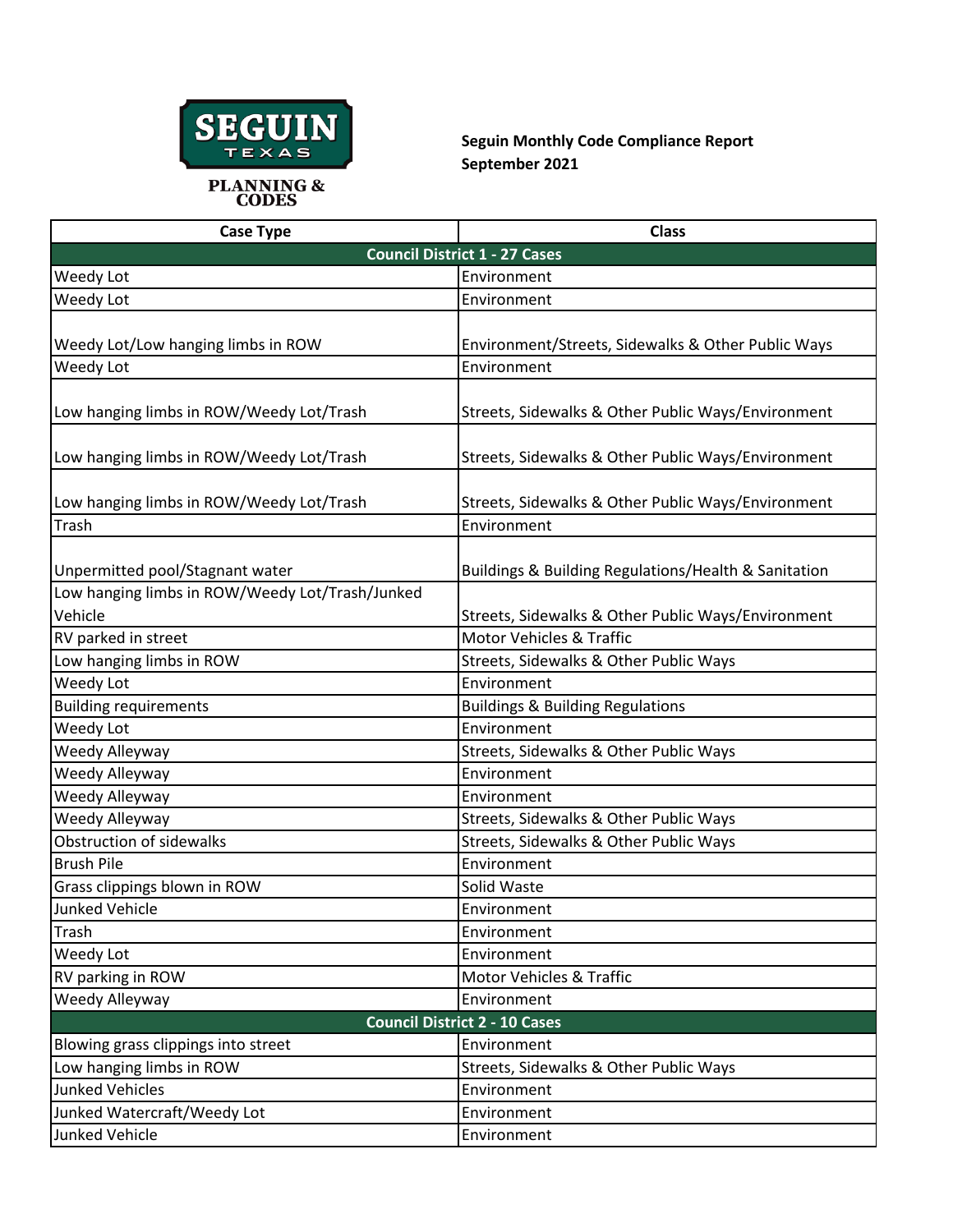| Operating a business in R-1/Junked Vehicle        | Zoning/Environment                          |
|---------------------------------------------------|---------------------------------------------|
| Operating a business without utilities            | Zoning                                      |
| Junked Vehicle/Trash/Debris                       | Environment                                 |
| Trash & debris                                    | Environment                                 |
| Weedy Lot                                         | Environment                                 |
|                                                   | <b>Council District 3 - 20 Cases</b>        |
| Weedy Lot                                         | Environment                                 |
| Obstruction of sidewalk                           | Streets, Sidewalks & Other Public Ways      |
| Weedy Lot                                         | Environment                                 |
| Weedy Lot                                         | Environment                                 |
| Trash                                             | Environment                                 |
| Living w/o utilities                              | <b>Utilities</b>                            |
| Weedy Lot                                         | Environment                                 |
| <b>Junked Vehicle</b>                             | Environment                                 |
| Weedy Lot                                         | Environment                                 |
| Weedy Lot                                         | Environment                                 |
| Trash/Tires                                       | Environment                                 |
| Trash                                             | Environment                                 |
| Trash                                             | Environment                                 |
| Weedy Lot                                         | Environment                                 |
| Weedy Lot                                         | Environment                                 |
| Weedy Lot                                         | Environment                                 |
| Weedy Lot                                         | Environment                                 |
| Weedy Lot/Trash                                   | Environment                                 |
| Weedy Lot                                         | Environment                                 |
| Junked Vehicle in ROW                             | Streets, Sidewalks & Other Public Ways      |
|                                                   | <b>Council District 4 - 24 Cases</b>        |
| Trash/Debris                                      | Environment                                 |
| Low hanging limbs in ROW                          | Streets, Sidewalks & Other Public Ways      |
|                                                   |                                             |
| Weedy Lot                                         | Environment                                 |
| Weedy Lot                                         | Environment                                 |
| Weedy Lot                                         | Environment                                 |
| Weedy Lot                                         | Environment                                 |
| Weedy Lot                                         | Environment                                 |
| <b>Junked Vehicle</b>                             | Environment                                 |
| <b>Trash/Construction Debris</b>                  | Environment                                 |
| Junked Vehicle                                    | Environment                                 |
| Sharing electricity                               | <b>Utilities</b>                            |
| Junked Vehicle/Parking on City property           | Environment                                 |
| Weedy Lot                                         | Environment                                 |
| Dilapidated structure                             | <b>Buildings &amp; Building Regulations</b> |
| Weedy Lot                                         | Environment                                 |
| Operating a business in R-1/Junked Vehicle        | Zoning/Environment                          |
| Weedy Lot                                         | Environment                                 |
| Trash                                             | Environment                                 |
| Junked Vehicles/Trash/Weedy Lot<br>Junked Vehicle | Environment<br>Environment                  |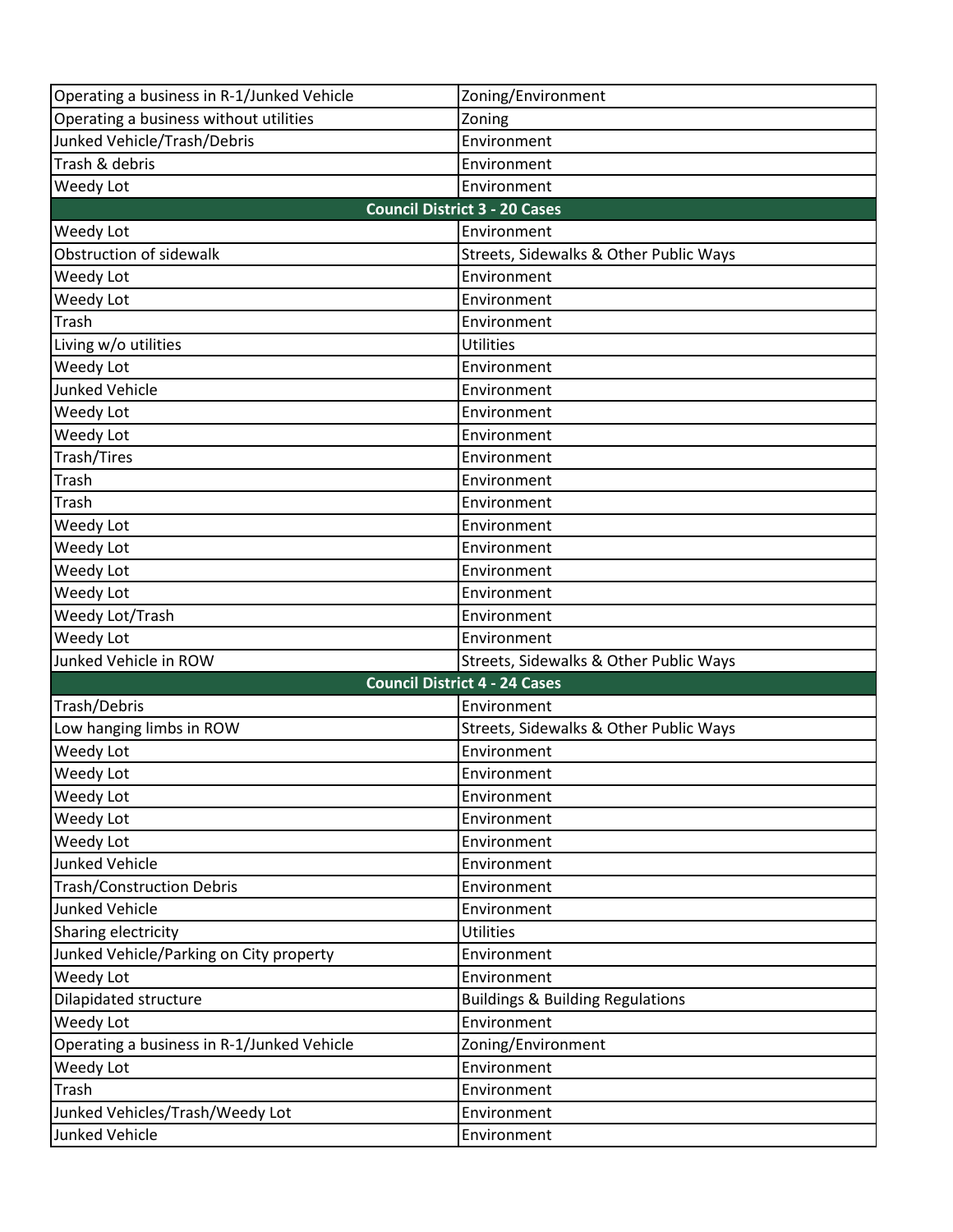| Weedy Lot                                           | Environment                                  |
|-----------------------------------------------------|----------------------------------------------|
| Weedy Lot                                           | Environment                                  |
| Construction without permit                         | <b>Buildings &amp; Building Regulations</b>  |
| Trash & debris                                      | Environment                                  |
| Floor Damage- dangerous to step on (landlord/tenant |                                              |
| dispute)                                            | <b>Buildings &amp; Building Regulations</b>  |
|                                                     | <b>Council District 5 - 15 Cases</b>         |
| Low hanging limbs in ROW                            | Streets, Sidewalks & Other Public Ways       |
| Weedy Lot                                           | Environment                                  |
| Weedy Lot                                           | Environment                                  |
| Low hanging limbs in ROW                            | Streets, Sidewalks & Other Public Ways       |
| Trash                                               | Environment                                  |
| Weedy Lot                                           | Environment                                  |
| Junked Vehicles/Weedy Lot                           | Environment                                  |
| Obstruction at intersection                         | Streets, Sidewalks & Other Public Ways       |
| Trash                                               | Environment                                  |
| Obstruction at intersection                         | Streets, Sidewalks & Other Public Ways       |
| Low hanging limbs in ROW                            | Streets, Sidewalks & Other Public Ways       |
| Low hanging limbs in ROW                            | Streets, Sidewalks & Other Public Ways       |
| Low hanging limbs in ROW                            | Streets, Sidewalks & Other Public Ways       |
| Water leak                                          | Utilities                                    |
|                                                     | <b>Council District 6 - 20 Cases</b>         |
| Weedy Lot                                           | Environment                                  |
| Weedy Lot                                           | Environment                                  |
| Digging with machinery                              | <b>Buildings &amp; Building Regulations</b>  |
| Weedy Lot                                           | Environment                                  |
| Weedy Lot/Trash                                     | Environment                                  |
| Weedy Lot                                           | Environment                                  |
| Weedy Lot                                           | Environment                                  |
| Weedy Lot                                           | Environment                                  |
| Weedy Lot                                           | Environment                                  |
| Weedy Lot                                           | Environment                                  |
| Weedy Lot                                           | Environment                                  |
| Trash/Tires/Junked Vehicles/Weedy Lot/Dilapidated   |                                              |
| structure                                           | Environment/Buildings & Building Regulations |
| Weedy Lot                                           | Environment                                  |
| Weedy Lot                                           | Environment                                  |
| Weedy Lot                                           | Environment                                  |
| Weedy Lot                                           | Environment                                  |
| Weedy Lot                                           | Environment                                  |
| Weedy Lot                                           | Environment                                  |
| Weedy Lot                                           | Environment                                  |
| Weedy Lot                                           | Environment                                  |
|                                                     | <b>Council District 7 - 8 Cases</b>          |
| <b>Construction Debris</b>                          | Environment                                  |
| Weedy Lot                                           | Environment                                  |
| Weedy Lot                                           | Environment                                  |